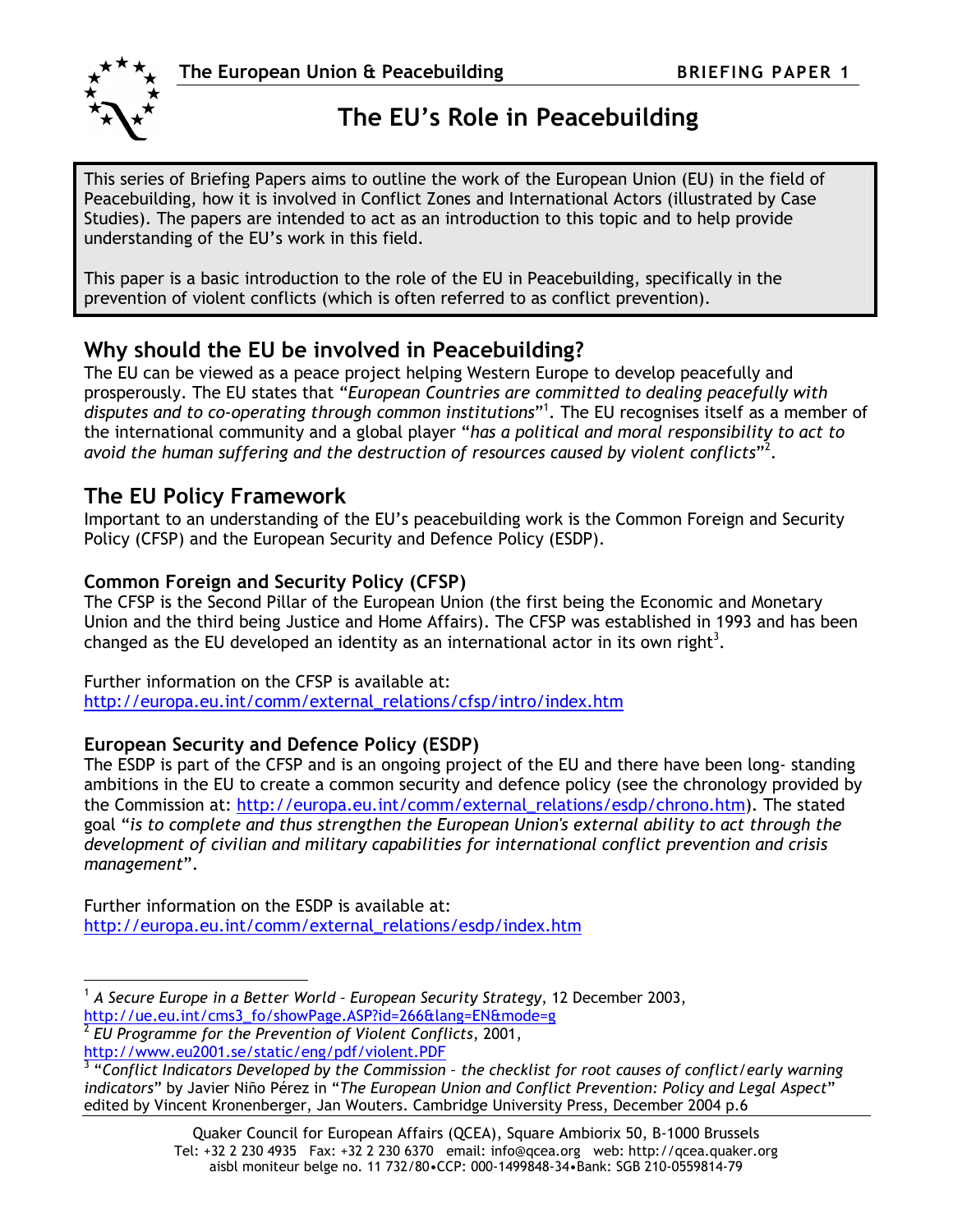Two key documents provided a framework for the EU's work in the field of Peacebuilding; 'The EU Programme for the Prevention of Violent Conflicts' and the 'European Security Strategy'.

## The EU Programme for the Prevention of Violent Conflicts

http://www.eu2001.se/static/eng/pdf/violent.PDF

Endorsed by the European Council in 2001 the programme outlines how the EU aims to:

- set clear political priorities for preventive actions
- ensure early warning, action and policy coherence
- strengthen EU instruments for long-term and short-term prevention
- increase co-operation and build effective partnerships

The programme also recognises the key role of the United Nations (UN) in preventing violent conflict and that "EU actions will be undertaken in accordance with the principles and purposes of the UN Charter".

## A Secure Europe in a Better World - European Security Strategy

http://ue.eu.int/cms3\_fo/showPage.ASP?id=266&lang=EN&mode=g

More recently the EU produced the European Security Strategy in 2003. The Strategy identifies the global and key threats from the perspective of the EU countries. Along with outlining the threats of Terrorism and Weapons of Mass Destruction (WMD) it identifies the need to address the challenges of regional conflict and failed states. The Strategy recognises the need to act before crises occur stating: "Conflict prevention and threat prevention cannot start too early". It also recognises that the threats in today's world are not purely military and cannot be dealt with using only a military approach.

## EU Instruments for Conflict Prevention

 $\overline{a}$ 

In terms of preventing a conflict situation (be it a conflict between states, within a region or internal to a state) to escalate or revert to a state of violence, the EU has a number of instruments at its disposal. The EU has a number of long-term and short-term instruments<sup>4</sup> it can use to contribute to conflict prevention.

Effective Early Warning: The European Commission Checklist for Root Causes of Conflict<sup>5</sup> For there to be a timely response to a developing conflict situation there needs to be an effective early warning system in place.

In relation to ensuring early warning of violent conflicts as stated in the 'EU Programme for the Prevention of Violent Conflicts' the Commission has developed a checklist of root causes of conflict in countries/regions. These act as early warning indicators designed to increase awareness within EU decision making of potential conflicts.

The following table lists the early warning indicators and what questions are asked to assess the country:

| <b>Early warning Indicator</b> | Questions asked                                         |
|--------------------------------|---------------------------------------------------------|
| 1) Legitimacy of the State     | - Are there proper checks and balances in the political |

<sup>&</sup>lt;sup>4</sup> This section based on "EU Instruments for Conflict Prevention" by Javier Niño Pérez in "The European Union and Conflict Prevention: Policy and Legal Aspect" edited by Vincent Kronenberger, Jan Wouters. Cambridge University Press, December 2004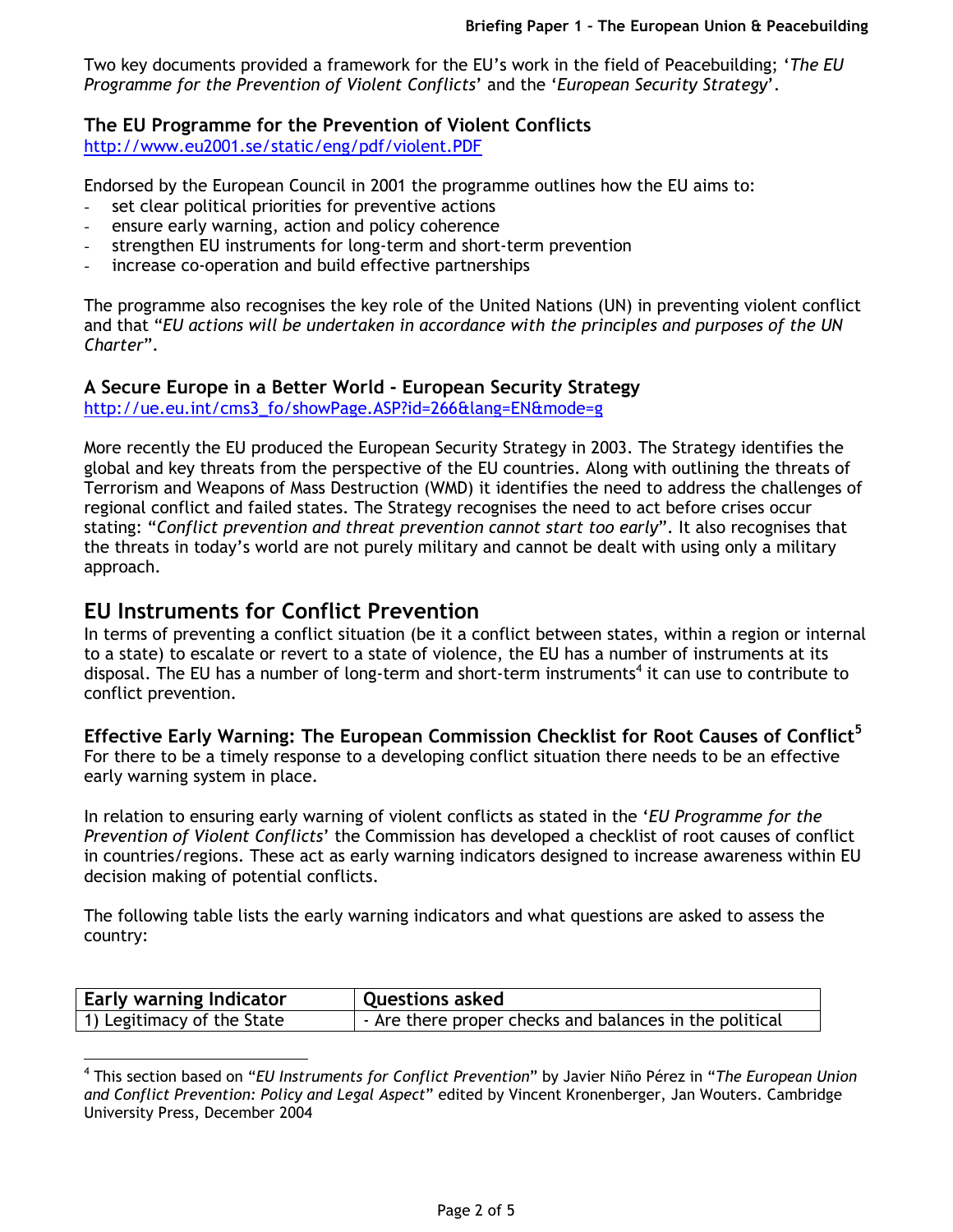|                                     | system?                                                   |
|-------------------------------------|-----------------------------------------------------------|
|                                     | - How inclusive is the political/administrative power?    |
|                                     | - What is the overall level of respect for national       |
|                                     | authorities?                                              |
|                                     | - Is corruption widespread?                               |
| 2) Rule of Law                      | - How strong is the judicial system?                      |
|                                     | - Does unlawful state violence exist?                     |
|                                     | - Does civilian power control security forces?            |
|                                     | - Does organised crime undermine the country's stability? |
| 3) Respect for fundamental rights   | - Are civil and political freedoms respected?             |
|                                     | - Are religious and cultural rights respected?            |
|                                     | - Are other basic human rights respected?                 |
| 4) Civil society and media          | - Can civil society operate freely and efficiently?       |
|                                     | - How independent and professional are the media?         |
| 5) Relations between                | - How good are relations between identity groups?         |
| communities and dispute-solving     | - Does the state arbitrate over tensions and disputes     |
| mechanisms                          | between communities?                                      |
|                                     | - Are there uncontrolled flows of migrants/refugees?      |
| 6) Sound economic management        | - How robust is the economy?                              |
|                                     | - Is policy framework conducive to macro-economic         |
|                                     | stability?                                                |
|                                     | - How sustainable is the state's environmental policy?    |
| 7) Social and regional inequalities | - How are social welfare policies addressed?              |
|                                     | - How are social inequalities tackled?                    |
|                                     | - How are regional disparities tackled?                   |
| 8) Geopolitical situation           | - How stable is the region's geopolitical situation?      |
|                                     | - Is the state affected by external threats?              |
|                                     | - Is the state affecting regional stability?              |

Countries are scored on these criteria and those receiving the highest scores are bought to the meeting of EU Foreign Ministers at the Council of the European Union (the General Affairs & External Relations Council, http://europa.eu.int/comm/external\_relations/gac/).

Further Information on the Checklist is available at: http://europa.eu.int/comm/external\_relations/cpcm/cp/list.htm

#### Long-term instruments

Among the EU instruments in this area we can identify "development cooperation, trade, human rights, democratisation, environment policies, electoral observation and arms control. As observed in the Communication from the Commission on Conflict Prevention (11 April 2001) "Development policy and co-operation programmes provide the most powerful instruments at the Community's disposal for treating the root causes of conflict".

#### Short-term instruments

 $\overline{a}$ 

Short-term instruments or 'Crisis Management' are needed if long-term conflict prevention measures have failed or not been undertaken.

The EU has also been developing civilian and military crisis management capabilities under the CFSP and ESDP. One criticism in this area that has been levelled at the EU is that it "continues to invest more time and money developing its military crisis capabilities than developing its civilian capabilities, despite the essential role civilians play in all stages of conflict prevention"<sup>6</sup>. Further information on Civilian Crisis Management is available at:

<sup>6</sup> Generating Civilian Capabilities: Moving beyond Crisis Management to Peacebuilding – EPLO Policy Paper, (March 2005), http://www.eplo.org/documents/CivilianCapabilitiesPolicyPaper.doc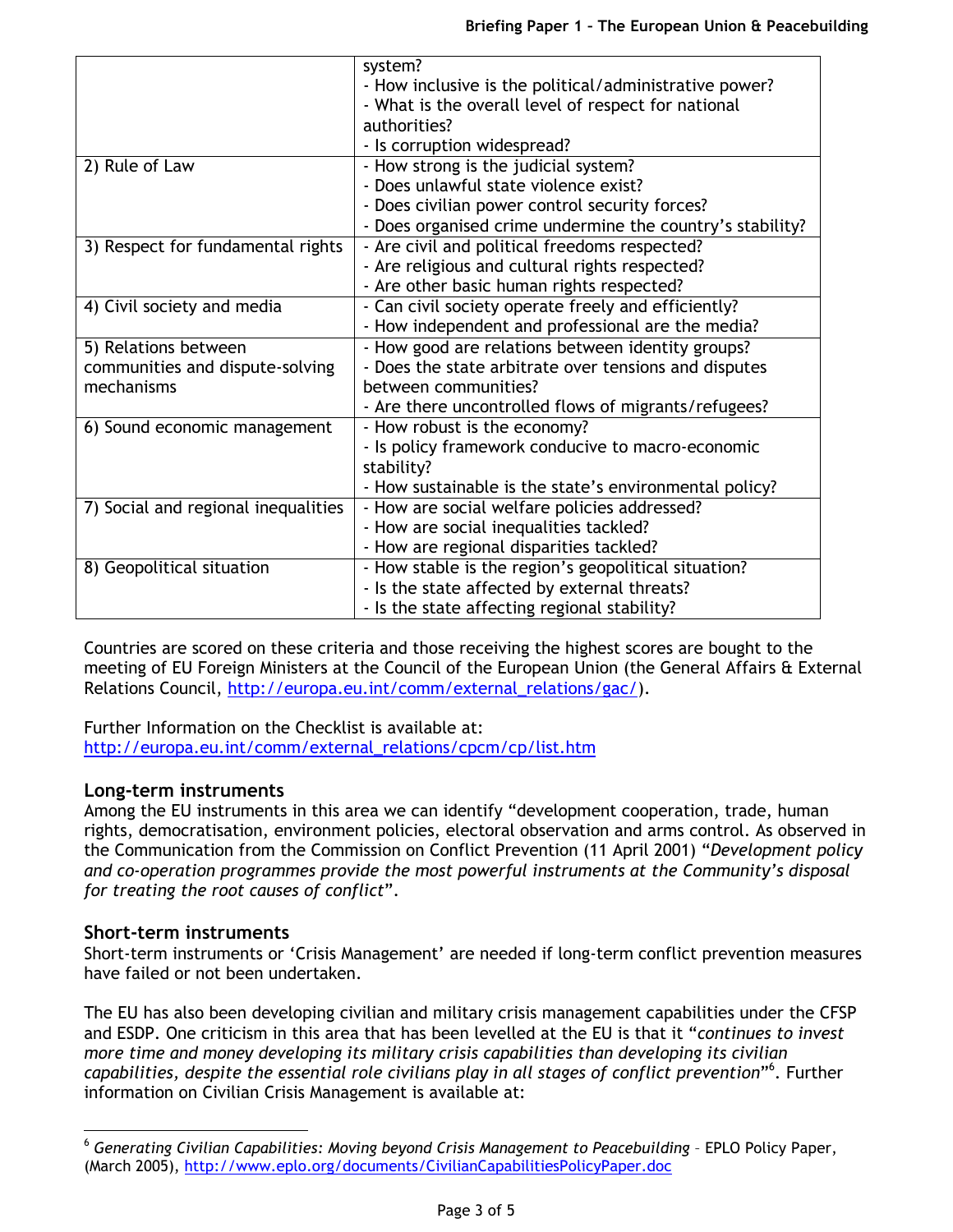http://europa.eu.int/comm/external\_relations/cpcm/cm.htm. Also see the article in Around Europe, QCEA's Newsletter on "Civilian Crisis Management: What is it and what is still to be done?"<sup>7</sup>

Another recent EU crisis management instrument is the Rapid Reaction Mechanism (RRM) "designed to allow the Community to respond urgently to the needs of countries threatened with or undergoing severe political instability or suffering from the effects of a technological or natural disaster"<sup>8</sup>. Further information on the RRM is available at: http://europa.eu.int/comm/external\_relations/cpcm/rrm/index.htm

## Enhancing EU Impact on Conflict Prevention

The EU still has significant work to do in order to be effective in Conflict Prevention. As part of their Joint EU Initiative to enhance the European Union's impact on preventing violent conflict, International Alert and Saferworld, two Non-Governmental Organisations, produce an annual paper on "Enhancing EU Impact on Conflict Prevention".

The 2004 paper "Strengthening Global Security Through Addressing the Root Causes of Conflict", produced in association with the European Peacebuilding Liaison Office (EPLO), outlines 4 key areas that need to be addressed to enhance the EU's capacity to prevent violent conflict.

### Link Crisis Management with Conflict Prevention

The EU's significant progress in short- term Crisis Management is unsustainable if it is not linked to a long-term conflict prevention approach. The report recommends that greater co-ordination occurs between the Council and Commission as well as between the EU and other actors involved in a conflict, and that a European Peacebuilding, Research and Civilian Capabilities Agency is established to ensure greater coherence in this area.

#### Address the Root Causes of Violent Conflict

Conflict Prevention reduces the human and economic cost of war. There is a link between poverty and conflict, it is a reality that most wars are fought in poor countries and have extreme inequalities of wealth and opportunity. The report notes that while the EU has begun to mainstream conflict prevention in development policies it still needs to address it in several areas including the impact of trade policies and the role of the private sector in conflict situations.

### Tackle Weapons Transfers and Organised Crime

 $\overline{a}$ 

The proliferation of weapons is a major threat to securing peace and development. The EU has an obligation to develop effective arms controls as many of its Member States are large arms exporters. Among the recommendations given by the report is strengthening controls on legal arms exports and reducing demand for small arms in conflict regions.

### Engage Civil Society in the Prevention of Violent Conflict

Recognising the important roles that Civil Society organisations have in advancing the peaceful resolution of violent conflict, the report notes that through its various budget lines the EU could play a larger role in supporting civil society engagement in conflict prevention policies and programmes.

A recent development of note in this area is the Conflict Prevention Partnership established by the European Peacebuilding Liaison Office, the International Crisis Group, International Alert and the European Policy Centre and is funded by the EU. The goal of the Conflict Prevention Partnership is to improve the capacity of the European Union for conflict prevention, crisis management and peacebuilding.

<sup>7</sup> Available online at: http://www.quaker.org/qcea/aroundeurope/2005/272.htm#Fifth

<sup>&</sup>lt;sup>8</sup> Conflict Prevention and Civilian Crisis Management - Rapid Reaction Mechanism (RRM) - Overview, March 2005, http://europa.eu.int/comm/external\_relations/cpcm/rrm/index.htm